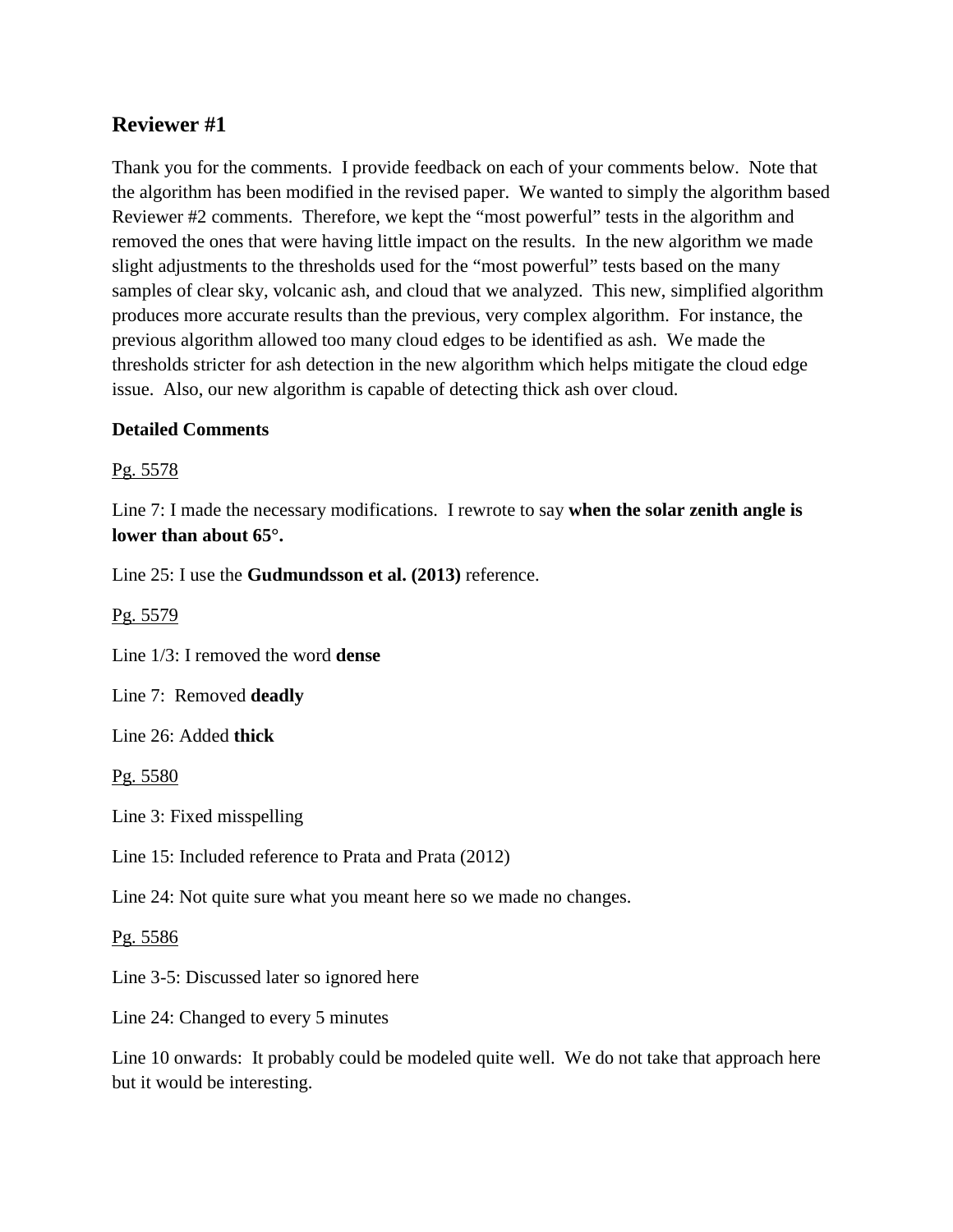### Pg. 5588

I made major changes at this point which I believe answer most, if not all, of your comments. I did change the Ackerman reference to Prata (1989) and included a statement about the time validity of our algorithm. This statement is as follows:

**The use of the 0.6 µm channel means that our algorithm can only be used during the daylight hours which can be problematic at high latitudes during the winter months where daylight is unavailable.**

## Pg. 5590

Line 1-2: We now rely on many examples as discussed in the following lines added to the paper:

We **carefully hand picked 28 samples representing volcanic ash, cloud, and clear sky ocean and land surfaces. We do not show a typical dust RGB (e.g. Francis et al., 2012) in Fig. 1 because regions of cloud can be difficult to visually separate from the underlying surface in the dust RGB. Instead, the RGB image in Fig. 1 was produced by assigning the BTD 12.0- 10.8 values as the red component, the 0.6 µm reflectance as the green component, and the BTD 10.8-8.7 as the blue component. By using the 0.6 µm channel we could more easily see where small scale clouds were located over both land and ocean allowing us to pick better samples. Note that we also hand picked 28 samples on two other days during the Eyjafjallajökull volcanic eruption period, 7 May at 1100 UTC and 18 May at 1600 UTC. Overall, we hand picked 18 samples of ash over water, 6 samples of ash over land, 30 samples of cloud, and 30 samples of clear sky ocean and land.** 

Line 7: Yes, you are correct that this test can be incorrect in some circumstances. We kept this test in our algorithm but included the BTD 10.8-12.0 test along with it (i.e. Table 2). The inclusion of the BTD 10.8-12.0 test will prevent many of these circumstances from occurring since the BTD 10.8-12.0 of fresh, opaque ash clouds are often strongly negative as revealed in the panels in Fig. 3.

Line 18 onwards: Ash absorption at 8.7 µm helps influence a more negative BTD 8.7-10.8. This is shown in Fig. 3b as the many of the fresh, opaque ash clouds have BTD  $8.7-10.8 < -4$  K which means that this particular threshold test (BTD 8.7-10.8 > -2 K and BTD 10.8-12.0 > 0 K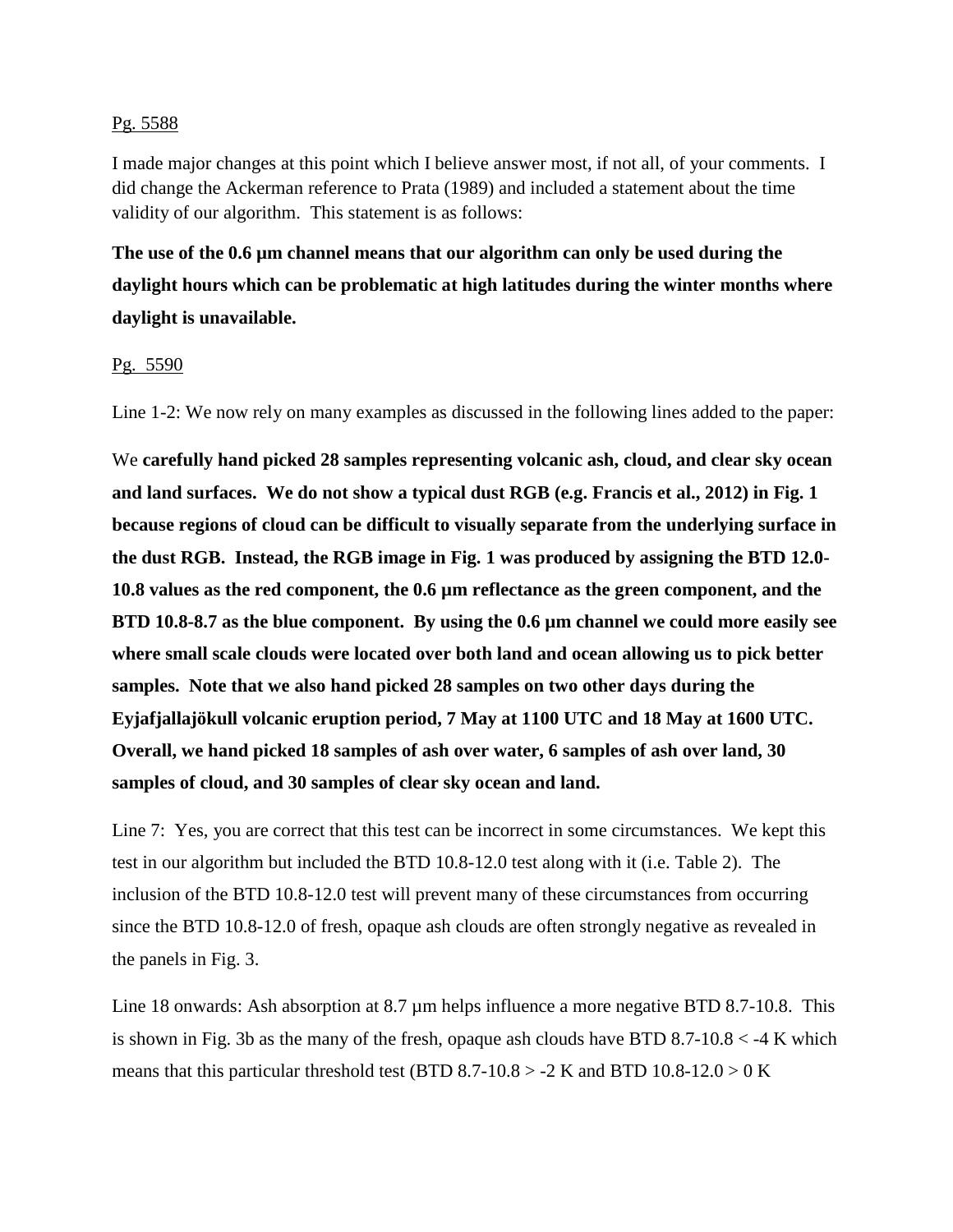indicates cloud) is appropriate for ash detection. Note that we included a statement similar to this in the text:

The BTD 8.7-10.8 will vary with ash composition and  $SO<sub>2</sub>$  amount in the volcanic cloud which explains the variation in the values in Fig. 3b. In particular,  $SO_2$  absorption at **8.7 µm leads to a decrease or more negative BTD 8.7-10.8 value. The BTD 10.8-12.0 will vary with ash composition, particle sizes, and atmospheric water vapor content. For example, it is generally more difficult to detect ash in regions of high water vapor content where the BTD 10.8-12.0 may be close to zero or positive.** 

Section 3.5: I added a discussion along with a plot that goes a little further in depth about the time of day. Please see revised paper for the plot (Fig. 2c). Here is the text I added to Section  $3.2:$ 

**The use of the 0.6 µm channel means that our algorithm can only be used during the daylight hours which can be especially problematic at high latitudes during the winter months where daylight is unavailable. Also, the variation in solar zenith angle during the daylight hours can further restrict the time validity of our algorithm. In order to highlight the change in reflectivity that occurs due to the solar zenith angle, we show the 0.6 µm reflectivity for a clear sky pixel over the water on 5 May 2010 from 1000 to 1800 UTC (Fig. 2c). The 0.6 µm reflectivity values remain rather consistent at around 6% until from 1000 to 1600 UTC even though the solar zenith angle varies from 40° to 62°. However, considerable increases in reflectivity occur after 1600 UTC, especially from 1700 to 1800 UTC where the solar zenith angles are about 70° and 79°, respectively, and the reflectivity of the clear sky pixel increases from 8% to 13.5%. Therefore, our algorithm should not be used when the solar zenith angle is greater than about 65°. In fact, our algorithm results changed rather drastically when advancing in time from 1600 to 1700 UTC for the volcanic ash cases during April and May due to the large increase in reflectivity that occurs when the solar zenith angle is large.** 

#### Pg. 5595

Line 19: I removed this sentence.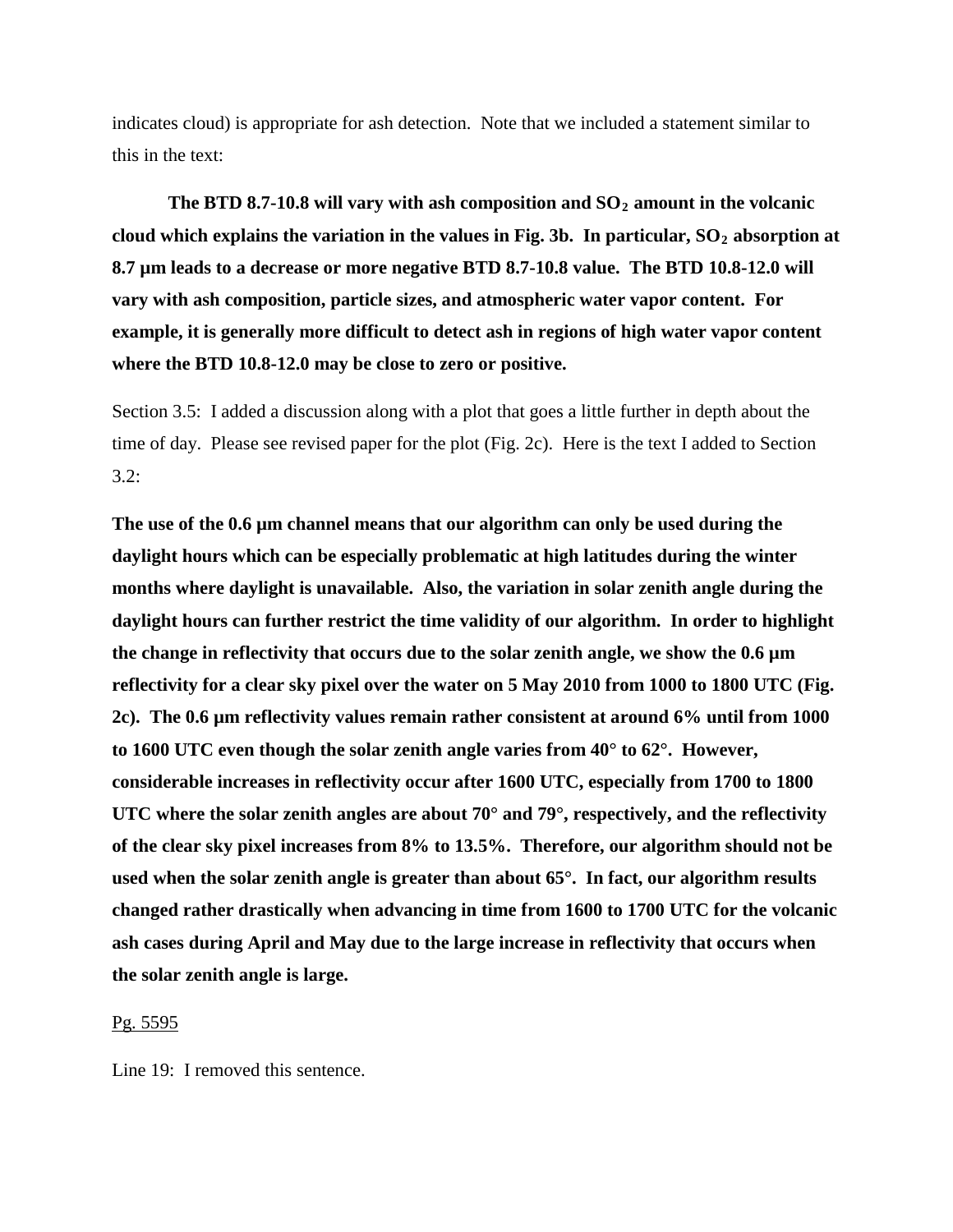Line 23: Completely removed the sentence with the inappropriate reference.

### Pg. 5596

Line 15 onwards: We actually completely removed this entire case. We show results for another case instead. The 19 April case is a very difficult case with primarily thinner ash over land. The substantial cloud cover among the ash over land made this case even more difficult. Therefore, the 19 April case was not good to show. However, the figure below shows the new results for



the 19 April case when using our modified algorithm presented in the revised paper. The previous version of the algorithm identified many areas as ash that were not detected by neither MODIS or MISR. These areas may have been false identifications. The new algorithm results here show that many of those possible false detections have vanished and have now been identified as cloud, which is mostly due to the fact that our new algorithm has slightly different thresholds to detect clouds. The slight change in thresholds help to properly identify most cloud edges as cloud. Our previous algorithm tended to identify cloud edges as ash. Furthermore, our new algorithm still shows the ash over Europe. This ash appears to be real according to cloudscreened AERONET data on this day.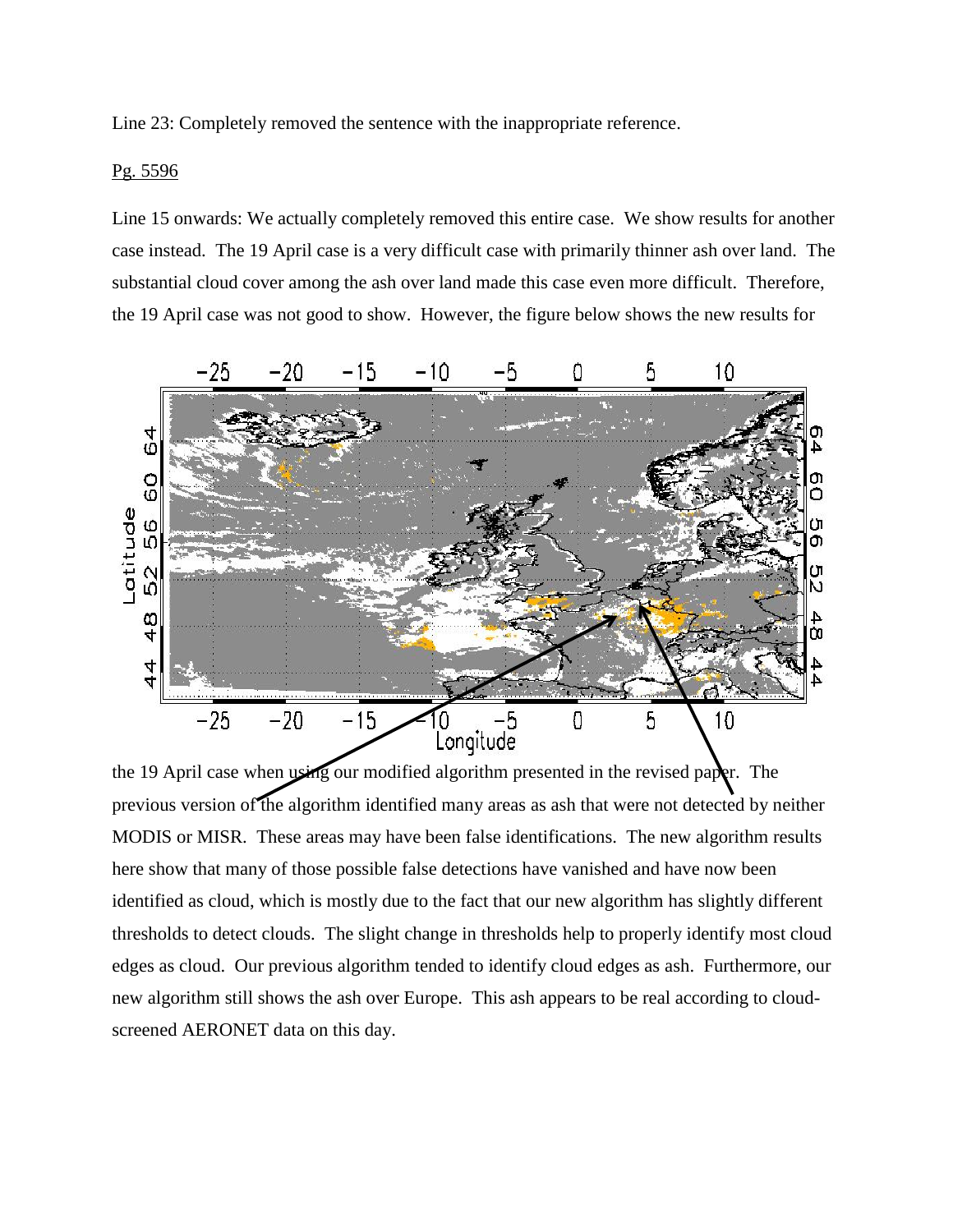You can see from the above AERONET data at Paris and Brussels on 19 April 2010 that AOD at 440 nm was about 0.48 and 0.37, respectively. These are rather low AOD amounts but the AERONET data still suggests that aged ash was in the area. Furthermore, the ash identifications further to the west over water are very difficult to validate but MODIS AOD suggests that aerosol was present in this region. However, it is possible that our algorithm is identifying some areas near cloud edges as aerosol.

Note that our algorithm will detect other aerosol types as well, especially dust aerosol since it influences negative BTD 10.8-12.0. However, for this volcanic eruption period, ash was the dominant aerosol signal.

#### Pg. 5598

This 17 May case study remains in the paper but the results have changed since the newest version of the algorithm. Also, note that we use FAAM aircraft data to validate our results later in this section. The FAAM indicates that ash was present across the regions where our algorithm detects ash. But, we show that the FAAM retrieves fairly low AOD during portions of its flight



which indicates low concentrations of ash that pose no threat to aviation. Please refer to Marenco et al. (2011) who also analyze the 17 May case in detail using FAAM and model simulations. In their paper, both the FAAM and model simulations show that ash was in fact present across the areas where our algorithm detects ash. Again, they showed that ash concentrations were low at times according to both the FAAM and model simulations which suggests that our algorithm will detect these lower concentrations of ash which pose no threat to aviation. Here is the new text added to the revised paper (Bold text represents new text):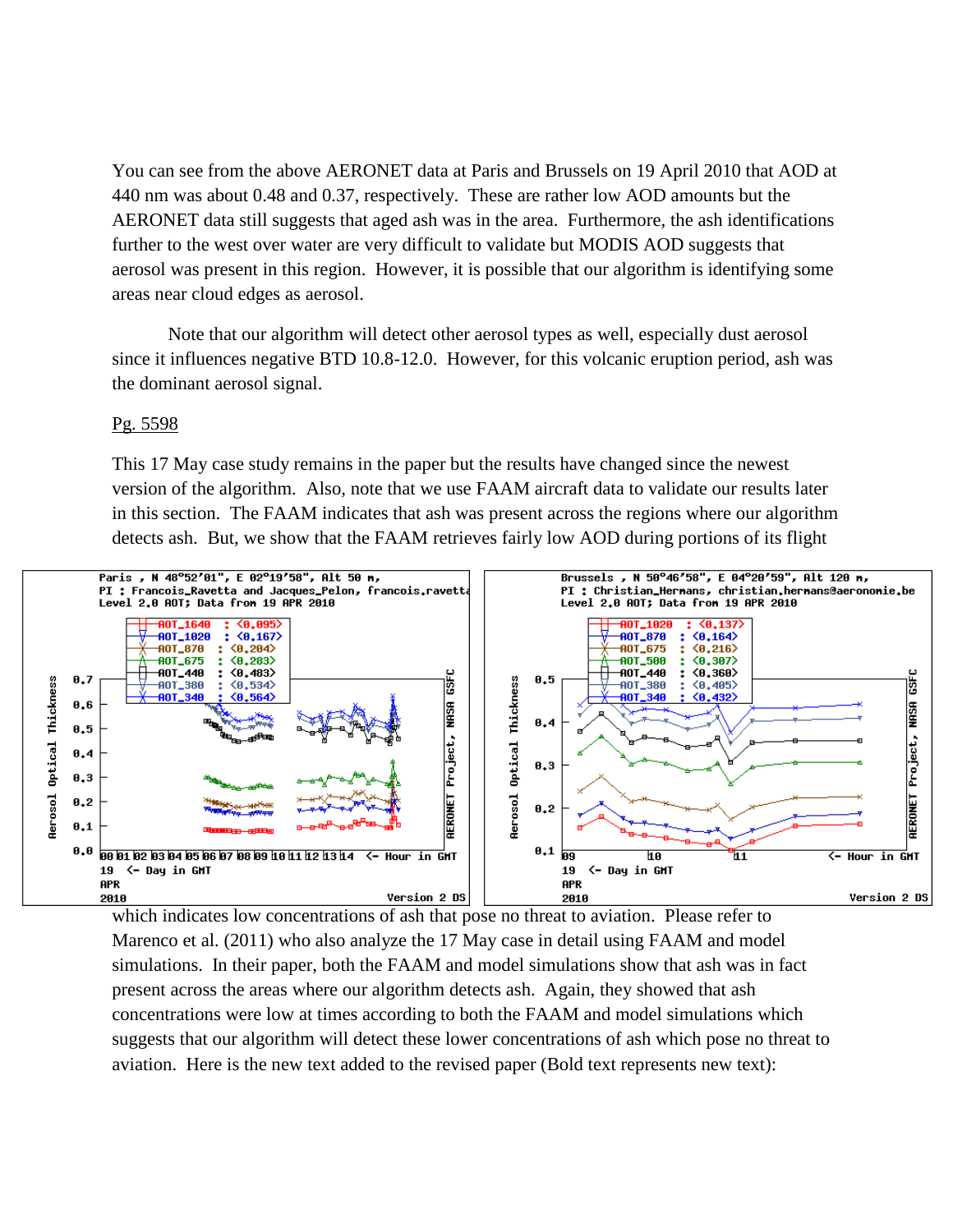Figs. 5a-f are similar to Figs. 4a-f except that the former pertain to the 17 May 2010 case study at 1300 UTC where a significant area of volcanic ash resided over the North Sea around 56°N and 7°W (Turnbull et al., 2012). **This ash plume is not as apparent on the SEVIRI dust RGB due to the fallout of ash particles during its transport from Iceland. In fact, it is difficult to decipher the ash plume from the low level clouds (yellowish colors) across the domain. Analyzing both the dust RGB and visible image along with the BTD 10.8-12.0 map (i.e. Fig. 5c) helps better understand where the potential ash regions are located. The pink to yellow colors associated with the ash plume in the dust RGB appear darker than the whiter clouds in the visible image across the North Sea. By this time, the ash plume has become only slightly more reflective than the background ocean. There are some clouds among the ash plume that are only noticeable when closely inspecting the visible image which shows the utility of analyzing both the dust RGB and visible image. The BTD 10.8- 12.0 map shows a considerable area over the North Sea and Norwegian Sea that has BTD 10.8-12.0 < -1 K suggesting that ash is present across the area. Our algorithm is easily able to identify these areas where the BTD 10.8-12.0 < -1 K and thick ash is likely present.**  According to the dust RGB and visible image, our algorithm successfully disregards cloud contaminated areas within the ash plume region over the North Sea. For example, clouds are shown off the coast of the Netherlands (~56°N, 5°E) and this area is labeled as cloud by our algorithm. **Overall, our algorithm appears to identify clouds very well across the domain which is critical as the final aerosol spatial distribution maps depend on the success of the cloud detection. Moreover, our algorithm identifies aerosol in locations across the North Sea that have BTD 10.8-12.0 > 0 K and appear to be cloud-free. These results are in fairly good agreement to the spatial distribution of MODIS AOD across the North Sea which implies that our algorithm is performing accurately on this day. MODIS retrieves AOD primarily ranging from 0.2 to 0.4 across the North Sea with the exception of a few higher AOD regions where values near 0.7 are present. The location of the higher AOD regions coincide with BTD 10.8-12.0 < -1 K while the AOD from 0.2 to 0.4 coincide with near zero to positive BTD 10.8-12.0 values. The MISR AOD agrees fairly well with MODIS in the limited locations of MISR availability over the North Sea and Norwegian Sea which gives us better confidence that the MODIS retrievals are good on this day. Although our algorithm is able to detect these areas of optically thinner ash identified by MODIS and**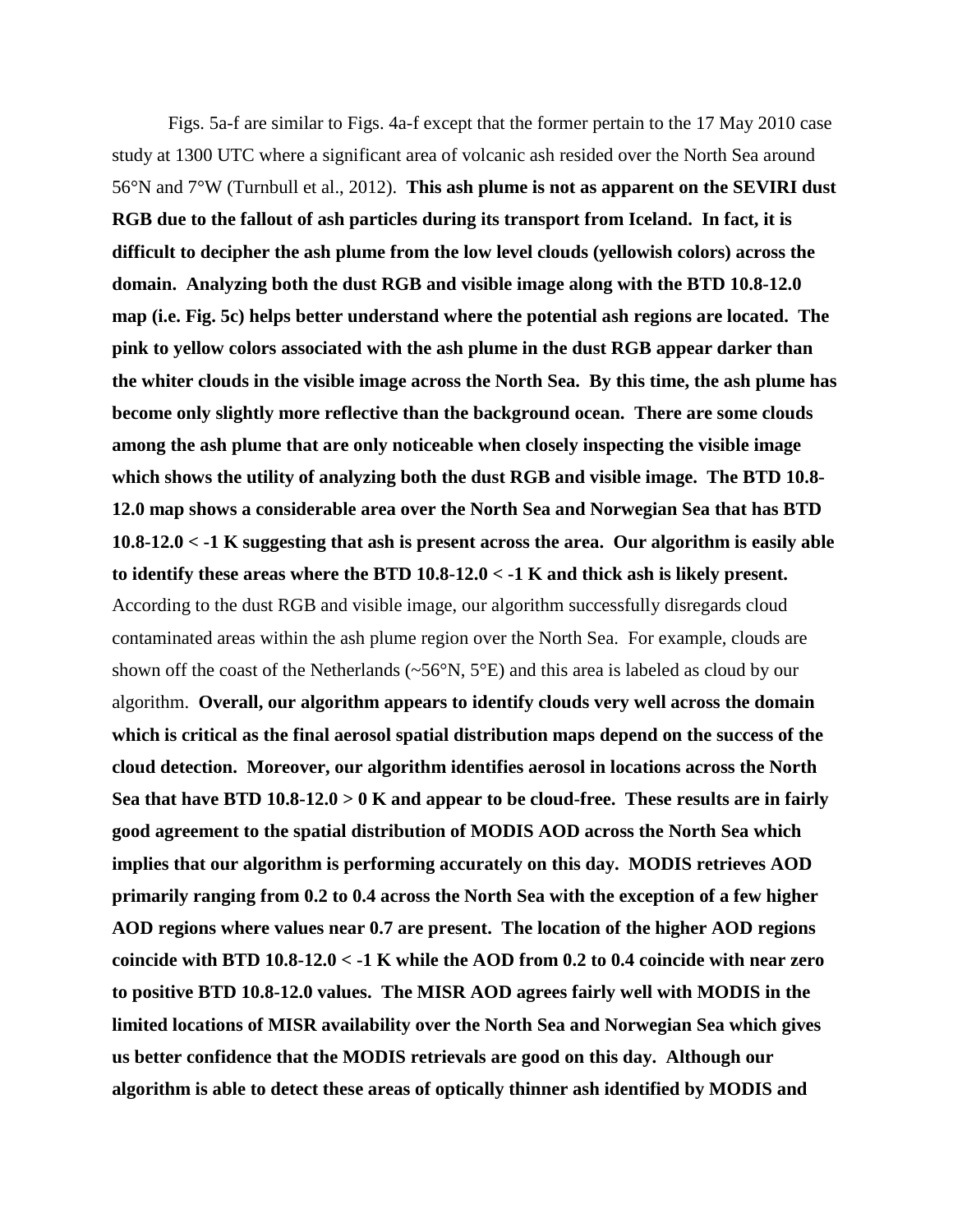**MISR, it is likely that they are below the mass concentration threshold of 0.2 g m-2 and do not pose a threat to aviation (Francis et al., 2012; Prata and Prata, 2012). Again, our algorithm mostly misses the very low AOD regions below about 0.2 that are detected by MODIS and MISR. For example, our algorithm labels the area just north of Great Britain as clear sky while the MISR and MODIS retrieves AOD around 0.15. Finally, note that our algorithm is able to detect the thick ash over the Norwegian Sea (~64°N, 0°E) even though it is above a considerable area of clouds according to the SEVIRI visible image. Once again, this shows the ability of our algorithm to detect thick ash above cloud which can pose a threat to aviation.** 

**The studies of Francis et al. (2012), Prata and Prata (2012), and Marenco et al. (2011) all analyze this 17 May volcanic ash event over the North Sea. Our algorithm detects a much broader area of volcanic ash over the North Sea than shown in Francis et al. (2012) and Prata and Prata (2012). The SEVIRI retrieval algorithms developed in these two studies rely heavily on the BTD 10.8-12.0 approach to detect ash. However, ash is not always associated with BTD 10.8-12.0 < 0 K, especially thinner ash regions (AOD < 0.5). These two studies use FAAM BAe146 aircraft data to validate their results. In particular, Francis et al. (2012) show that their algorithm is able to detect the 17 May ash plume where**  ash concentrations from the FAAM aircraft are greater than about 0.3 g m<sup>-2</sup>. However, when FAAM ash concentrations drop below about  $0.3 \text{ g m}^{-2}$  their algorithm fails to detect **any ash. The FAAM aircraft actually retrieves ash concentrations all the way to the eastern coast of Great Britian which our algorithm is able to detect (i.e. Fig. 5d). Thus, it appears that our algorithm is capable of detecting more ash compared to the algorithms in Francis et al. (2012) and Prata and Prata (2012). However, the ash areas that are**  undetected in these two studies have fairly low concentrations (less than about  $0.3 \text{ g m}^2$ ) **and may not pose any threat to aviation. Marenco et al. (2011) perform modeling simulations of this volcanic ash event where the model shows a broad area of ash over the North Sea. In fact, the area of ash simulated by the model is even larger than the broad area identified by our algorithm.**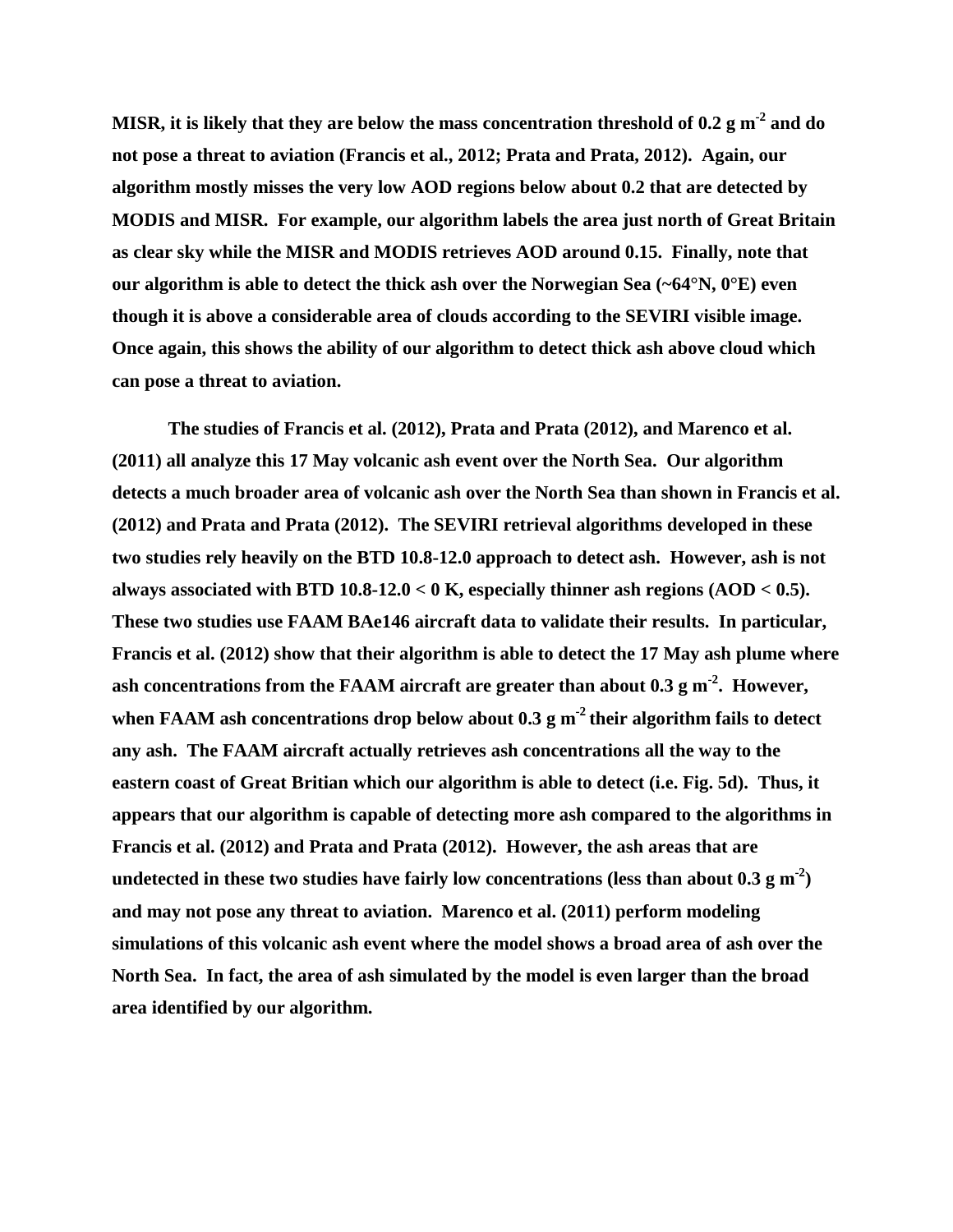#### Added Section:

In order to provide further validation for our algorithm, we perform a validation experiment in Section 4.3:

#### **4.3 Validation experiment**

**In order to obtain a better understanding of the accuracy of our SEVIRI algorithm, we perform an additional experiment where we choose 28 samples for three different days and times (i.e. 7 May at 1100 UTC, 11 May at 1300 UTC, and 18 May at 1600 UTC) during the Eyjafjallajökull volcanic eruption period. These "truth" samples were chosen by examining the dust RGB images along with visible and infrared images, and carefully picking areas of clear sky, volcanic ash, and clouds. Note that these samples are different from the ones chosen earlier in this study that helped set the thresholds for the tests in our algorithm. Then, we run our algorithm for these three different days and check the results against the "truth" samples. An example of the 28 samples chosen for the 7 May at 1100 UTC case is shown in Fig. 8a where boxes 1-4 are clear sky ocean, 5-12 are volcanic ash, and 13-28 are clouds. We had very limited clear sky land pixels available on this day which explains why we did not choose any samples of clear sky land. The 84 samples taken on these three days represent the truth. Then, we run our SEVIRI algorithm for these three cases and compare the results against truth samples. Overall, we picked 30 ash over water samples on these three days which gave a total of 1080 individual ash pixels to compare against our algorithm results as the size of the each sample spanned 6 by 6 boxes. According to the truth samples, the algorithm performed very well as 936 of the 1080 pixels were accurately labeled as ash by our algorithm giving a success rate of 87%. Not surprisingly, our algorithm performed even better with identifying clouds. Overall, the 60 samples of clouds that we picked provided us with 2160 individual cloud pixels as truth. Our algorithm successfully labeled 2127 of these truth pixels as cloud which gives a 98% success rate for cloud identification. Of course, when performing a validation experiment where we are carefully hand picking "truth" samples, it is easy to make an algorithm appear more accurate than reality by choosing samples that should be easy for the algorithm to handle. For this validation experiment, we chose samples that, in our opinion, have a wide range of difficulty for the algorithm to identify. Finally, we present the**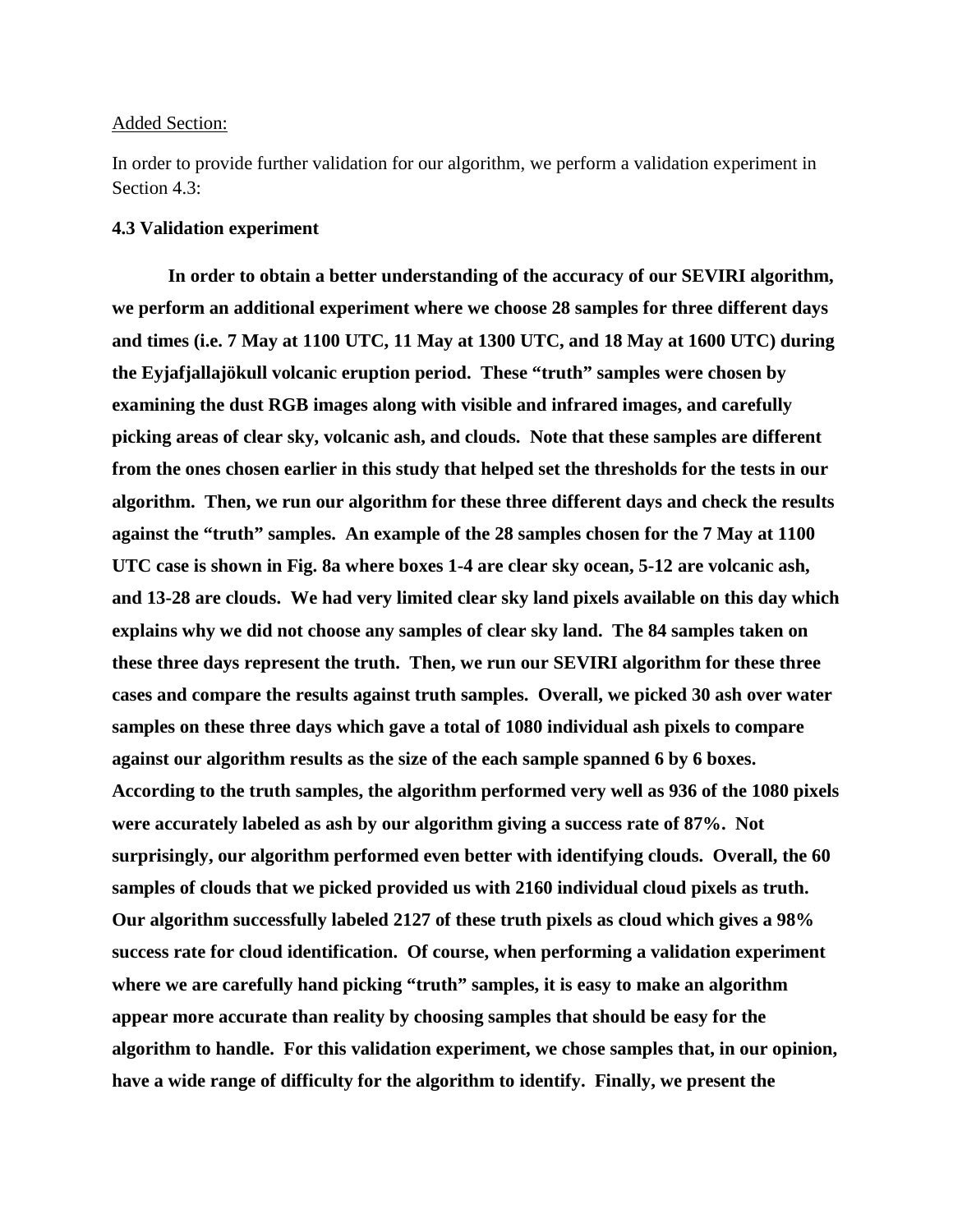**SEVIRI algorithm results for the 7 May at 1100 UTC case where the majority of the ash plume is accurately labeled by the algorithm. This is another case where ash resided above clouds which can make it difficult to identify the ash due to the presence of the cloud. In fact, our algorithm is not able to identify the full extent of the ash plume since the BTD 10.8-12.0 values increase to near or above 0 K. As a result, our algorithm recognizes parts of the ash plume as cloud.**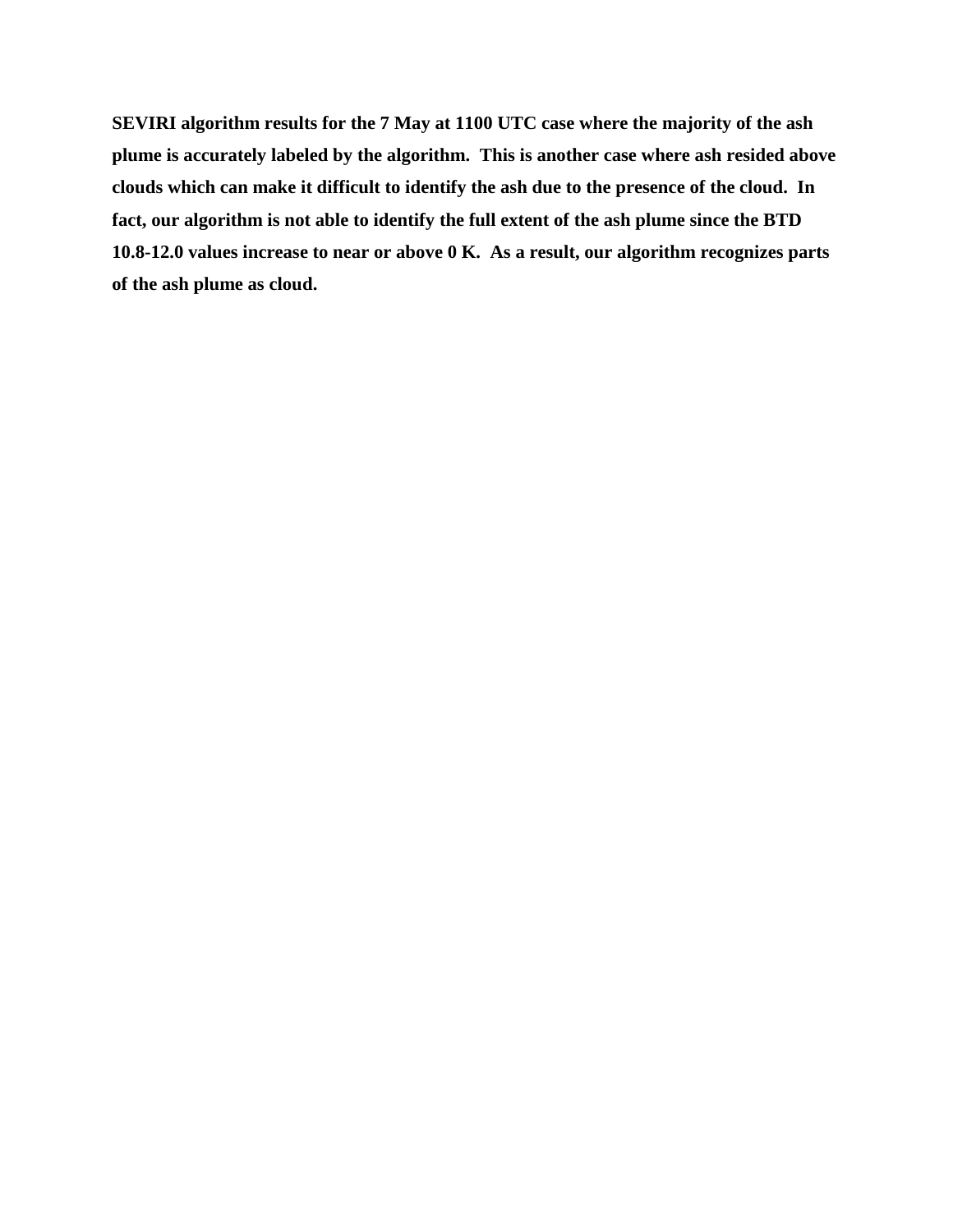# **Reviewer #2**

Thank you for the comments. I provide feedback on each of your comments below. Note that the algorithm has been modified in the revised paper. We wanted to simply the algorithm based on your comments. Therefore, we kept the "most powerful" tests in the algorithm and removed the ones that were having little impact on the results. In the new algorithm we made slight adjustments to the thresholds used for the "most powerful" tests based on the many samples of clear sky, volcanic ash, and cloud that we analyzed. This new, simplified algorithm produces more accurate results than the previous, very complex algorithm. For instance, the previous algorithm allowed too many cloud edges to be identified as ash. We made the thresholds stricter for ash detection in the new algorithm which helps mitigate the cloud edge issue. Also, our new algorithm is capable of detecting thick ash over cloud.

## **General Comments**

Please see the revised paper where the bold text indicates new text.

#1: We simplified the algorithm and have chosen a much larger number of samples that helped set the thresholds in the algorithm.

#2: We have highlighted this major limitation of the algorithm in the revised paper. For instance, in the revised paper we added the following text.

**The use of the 0.6 µm channel means that our algorithm can only be used during the daylight hours which can be especially problematic at high latitudes during the winter months where daylight is unavailable. Also, the variation in solar zenith angle during the daylight hours can further restrict the time validity of our algorithm. In order to highlight the change in reflectivity that occurs due to the solar zenith angle, we show the 0.6 µm reflectivity for a clear sky pixel over the water on 5 May 2010 from 1000 to 1800 UTC (Fig. 2c). The 0.6 µm reflectivity values remain rather consistent at around 6% until from 1000 to 1600 UTC even though the solar zenith angle varies from 40° to 62°. However, considerable increases in reflectivity occur after 1600 UTC, especially from 1700 to 1800 UTC where the solar zenith angles are about 70° and 79°, respectively, and the reflectivity of the clear sky pixel increases from 8% to 13.5%. Therefore, our algorithm should not be used when the solar zenith angle is greater than about 65°. In fact, our algorithm results changed rather drastically when advancing in time from 1600 to 1700 UTC for the volcanic ash cases during April and May due to the large increase in reflectivity that occurs when the solar zenith angle is large.**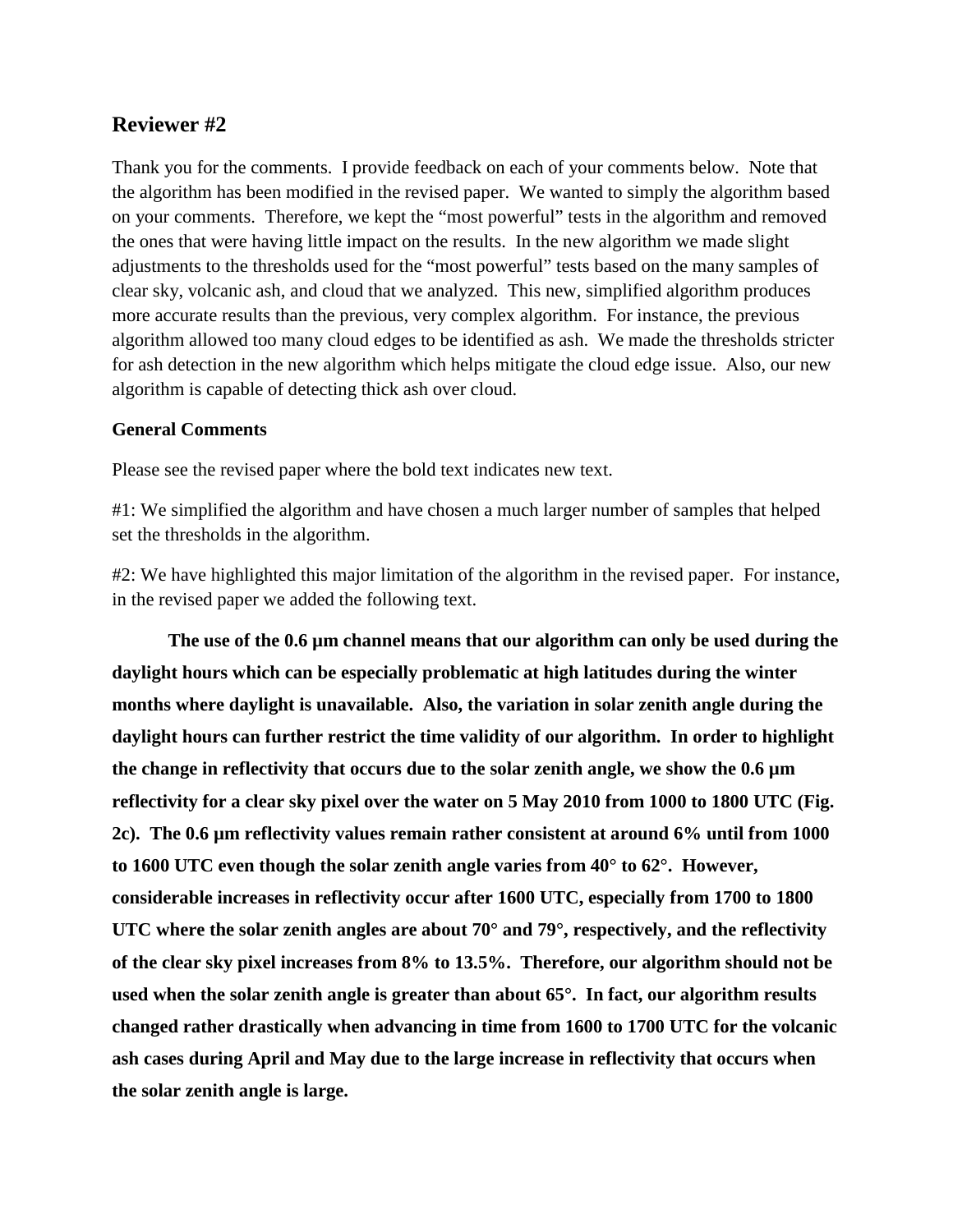#3: We have included text where we discuss the Francis et al. (2012) and Prata and Prata (2012) retrieval algorithm results in the revised paper:

**The studies of Francis et al. (2012), Prata and Prata (2012), and Marenco et al. (2011) all analyze this 17 May volcanic ash event over the North Sea. Our algorithm detects a much broader area of volcanic ash over the North Sea than shown in Francis et al. (2012) and Prata and Prata (2012). The SEVIRI retrieval algorithms developed in these two studies rely heavily on the BTD 10.8-12.0 approach to detect ash. However, ash is not always associated with BTD 10.8-12.0 < 0 K, especially thinner ash regions (AOD < 0.5). These two studies use FAAM BAe146 aircraft data to validate their results. In particular, Francis et al. (2012) show that their algorithm is able to detect the 17 May ash plume where**  ash concentrations from the FAAM aircraft are greater than about 0.3 g m<sup>-2</sup>. However, when FAAM ash concentrations drop below about 0.3 g m<sup>-2</sup> their algorithm fails to detect **any ash. The FAAM aircraft actually retrieves ash concentrations all the way to the eastern coast of Great Britian which our algorithm is able to detect (i.e. Fig. 5d). Thus, it appears that our algorithm is capable of detecting more ash compared to the algorithms in Francis et al. (2012) and Prata and Prata (2012). However, the ash areas that are**  undetected in these two studies have fairly low concentrations (less than about  $0.3 \text{ g m}^2$ ) **and may not pose any threat to aviation. Marenco et al. (2011) perform modeling simulations of this volcanic ash event where the model shows a broad area of ash over the North Sea. In fact, the area of ash simulated by the model is even larger than the broad area identified by our algorithm.** 

Note that we also discuss the Pavolonis et al. (2006) study in the introduction. We also fixed the issue with repeating image captions in the paper.

#4: We no longer carry out three separate classification tests. Please refer to the new algorithm in the revised paper.

#5: Our new algorithm now uses the past 14 days of data to generate the clear sky reflectance maps in order to make it valid in operational situations. We include a new figure where we look at the clear sky reflectance of a water pixel (Fig. 2c). We also show a bispectral plot with  $\sigma$ T 1.6 µ (Fig. 3d) to highlight the ability of the temporal test.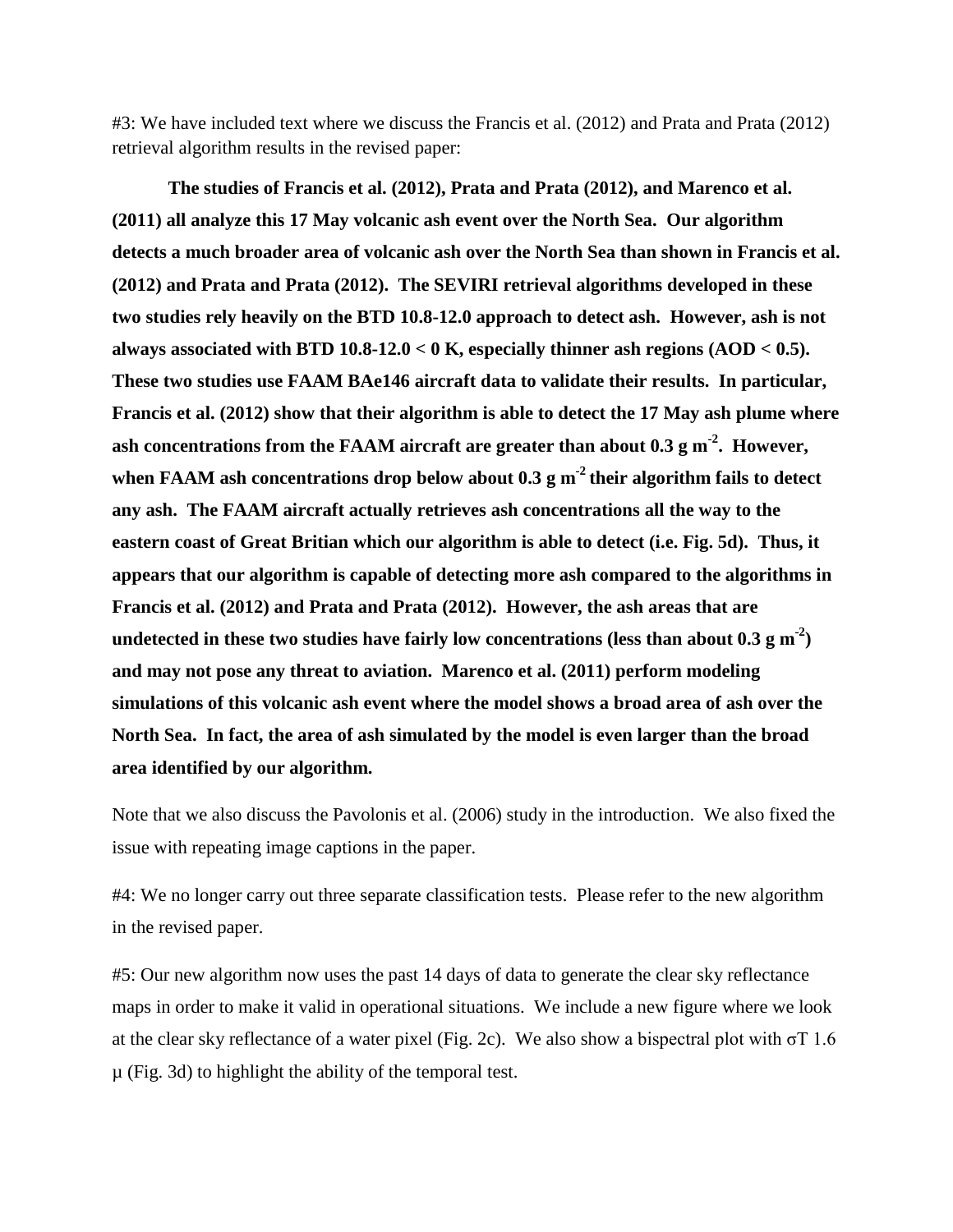## **Specific Comments**

## 1. Changed reference to **Gudmundsson et al. (2013)**

2. Added reference Christopher et al. (2011) and reworded sentence.

3. We were just mentioning the RGB images as a tool to understand the spatial distribution of volcanic ash. We discuss the BTD 10.8-12.0 approach to map ash beginning Line 114 on Page 4 of the revised paper.

4. We realized this a major flaw in the algorithm. We have since modified the algorithm to mitigate this issue.

5. Using the minimum 0.6 µm over bright surfaces such as desert causes problems since absorbing cloud and aerosols over desert can actually have lead to a lower 0.6 µm reflectance at the TOA than under clear sky desert conditions. Therefore, over bright surfaces only, we find the highest BT 10.8 value since the highest BT 10.8 over a 14 day period will generally occur in clear sky conditions. Then, we find the 0.6 µm reflectance of this pixel with the highest 10.8 µm value. As a result, the 0.6 µm reflectance value used over desert surfaces will truly represent clear sky conditions.

- 6. This limitation no longer exists.
- 7. We added the following text to the revised paper:

For example, Fig. 1 is a SEVIRI RGB image on 17 May 2010 at 1330 UTC over Europe and the Atlantic Ocean where we **carefully hand picked 28 samples representing volcanic ash, cloud, and clear sky ocean and land surfaces. We do not show a typical dust RGB (e.g. Francis et al., 2012) in Fig. 1 because regions of cloud can be difficult to visually separate from the underlying surface in the dust RGB. Instead, the RGB image in Fig. 1 was produced by assigning the BTD 12.0-10.8 values as the red component, the 0.6 µm reflectance as the green component, and the BTD 10.8-8.7 as the blue component. By using the 0.6 µm channel we could more easily see where small scale clouds were located over both land and ocean allowing us to pick better samples.**

8. We reword this sentence as:

**The mean ash reflectivity drops to only about 6% at 1.6 μm mostly due to the fact that ash will typically contain a larger number of smaller particles which influences a decreasing reflectance from the visible to near IR wavelengths (Weber et al., 2012).**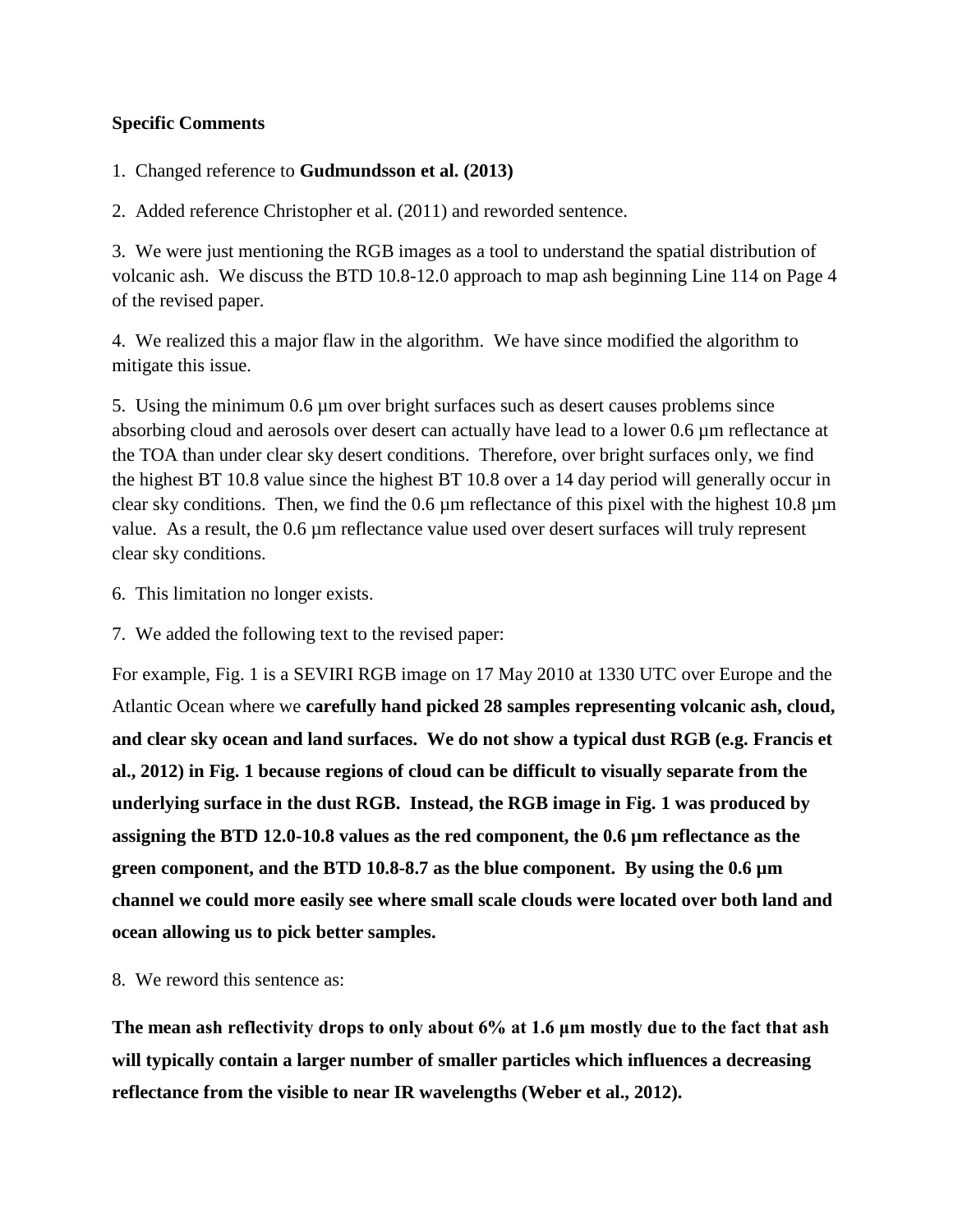9. We no longer use the 3.9 µm channel in the new algorithm.

10. This test is no longer used. Nonetheless, note that in the previous version of the algorithm this BTD 10.8-12.0 test was only applied to pixels that were identified as features. Thus, this test would not be used in clear sky areas.

11. Yes, you are correct that this test can be incorrect in some circumstances. We kept this test in our algorithm but included the BTD 10.8-12.0 test along with it (i.e. Table 2). The inclusion of the BTD 10.8-12.0 test will prevent many of these circumstances from occurring since the BTD 10.8-12.0 of fresh, opaque ash clouds are often strongly negative as revealed in the panels in Fig. 3.

12. We no longer use the BTD 3.9-10.8 test.

13. I think you might have miss-understood this (or maybe we have miss-understood your comment). The temporal tests use 3 successive 15 minute SEVIRI scans to calculate the standard deviation of each pixel for the SEVIRI image centered in the middle of the 3 scans. For instance, in our algorithm, we use a 1.6 µm temporal test where we calculate the standard deviation of the 1.6 µm reflectivity over the 3 successive SEVIRI scans. Then, we use these standard deviation values to decide whether the feature is a cloud. If the pixel fails the test, then it remains labeled as aerosol and continues to the other cloud tests. If the pixel passes the test, then it is labeled as cloud. Temporal tests can lead to overestimation of cloud coverage. For example, if a cloud moves into a pixel by the third successive SEVIRI scan, then this pixel can be labeled as cloud even though it may have been clear sky in the middle SEVIRI scan. We discuss these limitations in the revised paper.

14: We have now derived our thresholds based on many different samples which is explained in the following text of the revised paper.

We **carefully hand picked 28 samples representing volcanic ash, cloud, and clear sky ocean and land surfaces. We do not show a typical dust RGB (e.g. Francis et al., 2012) in Fig. 1 because regions of cloud can be difficult to visually separate from the underlying surface in the dust RGB. Instead, the RGB image in Fig. 1 was produced by assigning the BTD 12.0- 10.8 values as the red component, the 0.6 µm reflectance as the green component, and the**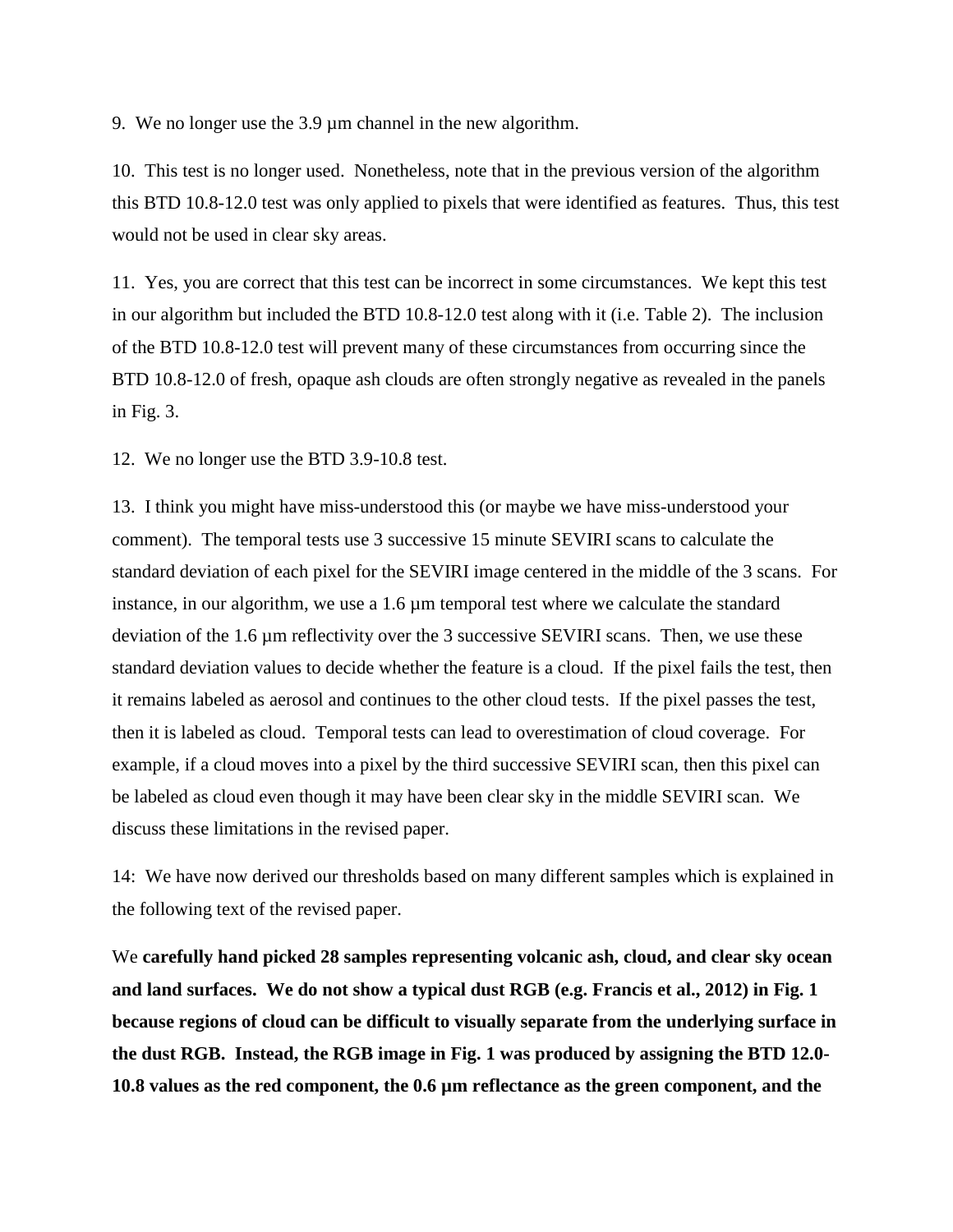**BTD 10.8-8.7 as the blue component. By using the 0.6 µm channel we could more easily see where small scale clouds were located over both land and ocean allowing us to pick better samples. Note that we also hand picked 28 samples on two other days during the Eyjafjallajökull volcanic eruption period, 7 May at 1100 UTC and 18 May at 1600 UTC. Overall, we hand picked 18 samples of ash over water, 6 samples of ash over land, 30 samples of cloud, and 30 samples of clear sky ocean and land.** 

15: We actually removed this sentence since Reviewer #1 did not find it appropriate for the paper. However, it is not necessarily good that our algorithm will detect dust along with ash. But, this is very difficult to avoid since both ash and dust influence negative BTD 10.8-12.0 and many published retrieval algorithms rely on this test for ash detection. Therefore, these retrieval algorithms (e.g. Francis et al. (2012) and Prata and Prata (2012)) will also detect dust along with ash.

16: We no longer use the phrase "thicker ash" but more concentrated ash. Note that the text in this Section has been heavily modified. The new text for this Section 4.2 now reads:

Figs. 5a-f are similar to Figs. 4a-f except that the former pertain to the 17 May 2010 case study at 1300 UTC where a significant area of volcanic ash resided over the North Sea around 56°N and 7°W (Turnbull et al., 2012). **This ash plume is not as apparent on the SEVIRI dust RGB due to the fallout of ash particles during its transport from Iceland. In fact, it is difficult to decipher the ash plume from the low level clouds (yellowish colors) across the domain. Analyzing both the dust RGB and visible image along with the BTD 10.8-12.0 map (i.e. Fig. 5c) helps better understand where the potential ash regions are located. The pink to yellow colors associated with the ash plume in the dust RGB appear darker than the whiter clouds in the visible image across the North Sea. By this time, the ash plume has become only slightly more reflective than the background ocean. There are some clouds among the ash plume that are only noticeable when closely inspecting the visible image which shows the utility of analyzing both the dust RGB and visible image. The BTD 10.8- 12.0 map shows a considerable area over the North Sea and Norwegian Sea that has BTD 10.8-12.0 < -1 K suggesting that concentrated ash is present across the area. Our algorithm is easily able to identify these areas where the BTD 10.8-12.0 < -1 K.** According to the dust RGB and visible image, our algorithm successfully disregards cloud contaminated areas within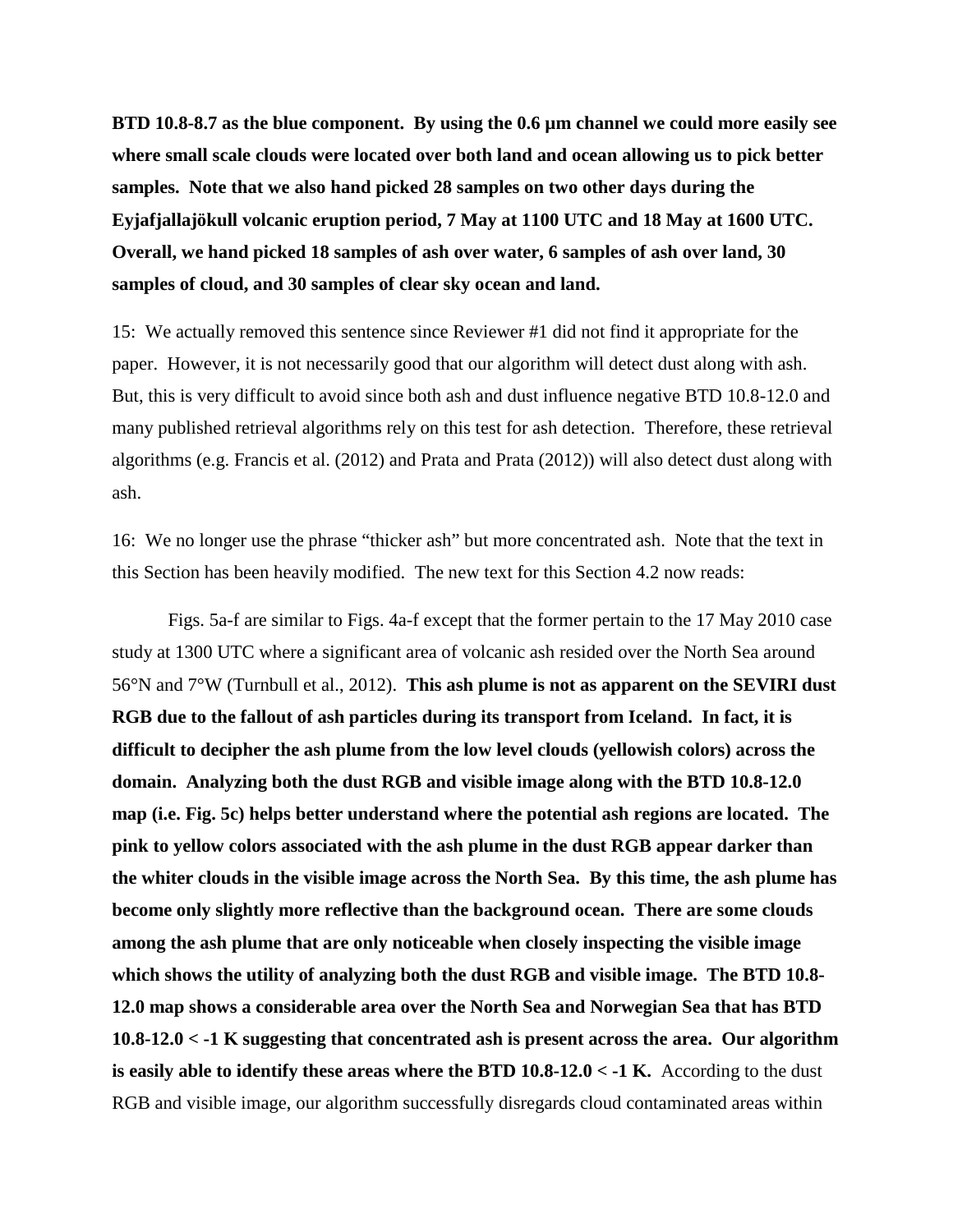the ash plume region over the North Sea. For example, clouds are shown off the coast of the Netherlands (~56°N, 5°E) and this area is labeled as cloud by our algorithm. **Overall, our algorithm appears to identify clouds very well across the domain which is critical as the final ash spatial distribution maps depend on the success of the cloud detection. Moreover, our algorithm identifies ash in locations across the North Sea that have BTD 10.8-12.0 > 0 K and appear to be cloud-free. These results are in fairly good agreement to the spatial distribution of MODIS AOD across the North Sea which implies that our algorithm is performing accurately on this day. MODIS retrieves AOD primarily ranging from 0.2 to 0.4 across the North Sea with the exception of a few higher AOD regions where values near 0.7 are present. The location of the higher AOD regions coincide with BTD 10.8-12.0 < -1 K while the AOD from 0.2 to 0.4 coincide with near zero to positive BTD 10.8-12.0 values. The MISR AOD agrees fairly well with MODIS in the limited locations of MISR availability over the North Sea and Norwegian Sea which gives us better confidence that the MODIS retrievals are good on this day. Although our algorithm is able to detect these areas of optically thinner ash identified by MODIS and MISR, it is likely that they are below the mass concentration threshold of 0.2 g m-2 and do not pose a threat to aviation (Francis et al., 2012; Prata and Prata, 2012). Again, our algorithm mostly misses the very low AOD regions below about 0.2 that are detected by MODIS and MISR. For example, our algorithm labels the area just north of Great Britain as clear sky while the MISR and MODIS retrieves AOD around 0.15. Finally, note that our algorithm is able to detect the thick ash over the Norwegian Sea (~64°N, 0°E) even though it is above a considerable area of clouds according to the SEVIRI visible image. Once again, this shows the ability of our algorithm to detect thick ash above cloud which can pose a threat to aviation.** 

**The studies of Francis et al. (2012), Prata and Prata (2012), and Marenco et al. (2011) all analyze this 17 May volcanic ash event over the North Sea. Our algorithm detects a much broader area of volcanic ash over the North Sea than shown in Francis et al. (2012) and Prata and Prata (2012). The SEVIRI retrieval algorithms developed in these two studies rely heavily on the BTD 10.8-12.0 approach to detect ash. However, ash is not always associated with BTD 10.8-12.0 < 0 K, especially thinner ash regions (AOD < 0.5). These two studies use FAAM BAe146 aircraft data to validate their results. In particular, Francis et al. (2012) show that their algorithm is able to detect the 17 May ash plume where**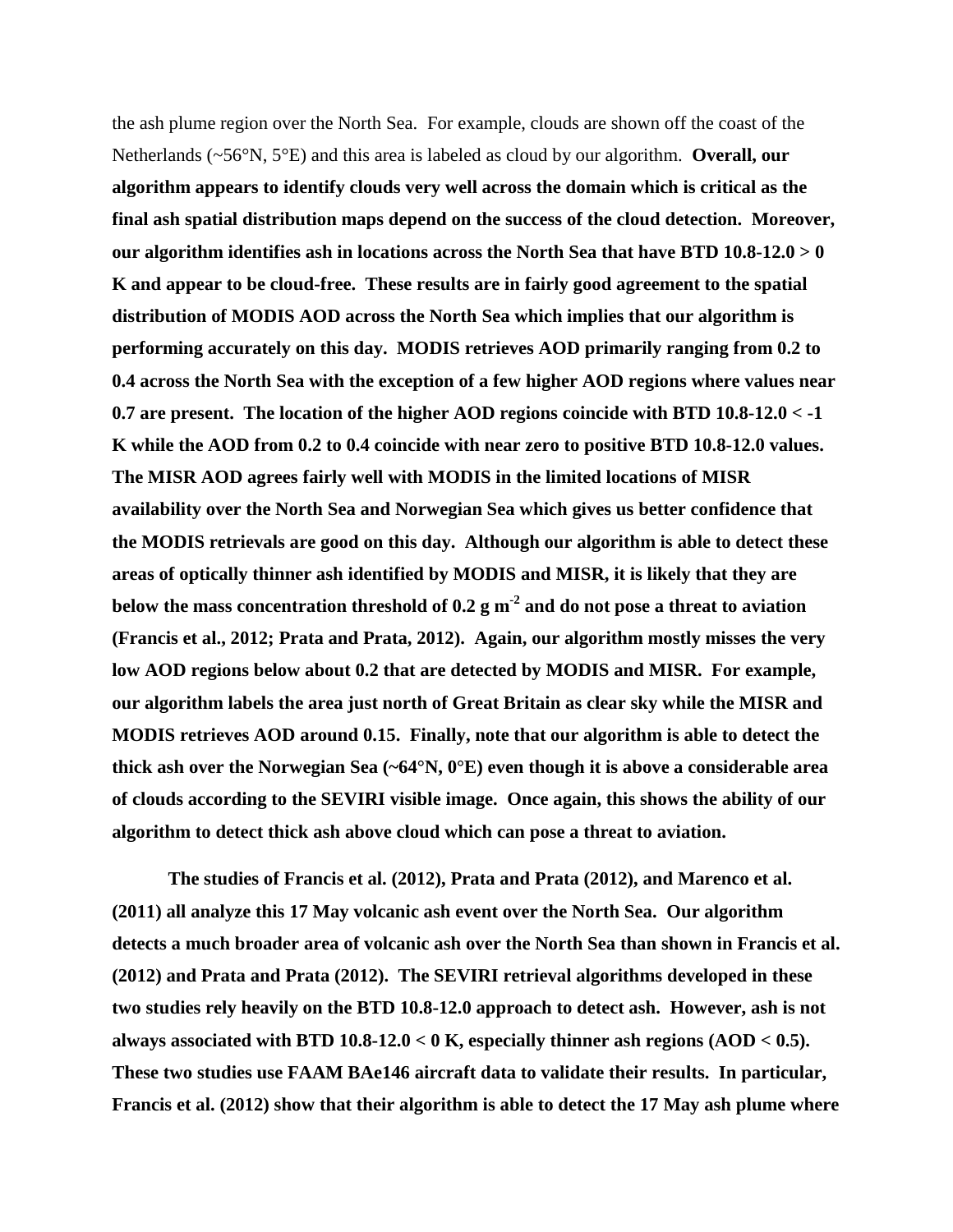ash concentrations from the FAAM aircraft are greater than about 0.3 g m<sup>-2</sup>. However, when FAAM ash concentrations drop below about 0.3 g m<sup>-2</sup> their algorithm fails to detect **any ash. The FAAM aircraft actually retrieves ash concentrations all the way to the eastern coast of Great Britian which our algorithm is able to detect (i.e. Fig. 5d). Thus, it appears that our algorithm is capable of detecting more ash compared to the algorithms in Francis et al. (2012) and Prata and Prata (2012). However, the ash areas that are**  undetected in these two studies have fairly low concentrations (less than about  $0.3 \text{ g m}^2$ ) **and may not pose any threat to aviation. Marenco et al. (2011) perform modeling simulations of this volcanic ash event where the model shows a broad area of ash over the North Sea. In fact, the area of ash simulated by the model is even larger than the broad area identified by our algorithm.** 

17: We modified the text to say ash and not aerosol. We are not trying to detect all aerosol but our algorithm will detect dust aerosol as well.

18: It is not our intention to detect both dust and ash, but this will typically occur with all retrieval algorithms using satellite measurements as it is very difficult to decipher between the two aerosol types. Nonetheless, we include the following text in the revised paper:

**Note that our algorithm is capable of detecting all aerosol types that cause an increase in the 0.6 µm clear sky reflectance values. Consequently, this algorithm should be used along with dust RGB images and other more conventional methods such as the BTD 10.8-12.0 maps during operational situations. Of course, when both ash and dust aerosol are present in a region, then the RGB images and conventional methods will not help separate the aerosol types since both ash and dust generally influence negative BTD 10.8-12.0 values. If our algorithm is used alone in situations where other aerosol types (e.g. smoke) along with ash are present, then aircraft pilots may be falsely alarmed of ash in the area. However, for our particular study period, volcanic ash is the dominant aerosol type throughout the domain which is why we refer to ash throughout the remainder of the paper.** 

19: Added to revised paper:

For example, Fig. 1 is a SEVIRI RGB image on 17 May 2010 at 1330 UTC over Europe and the Atlantic Ocean where we **carefully hand picked 28 samples representing volcanic ash, cloud,**